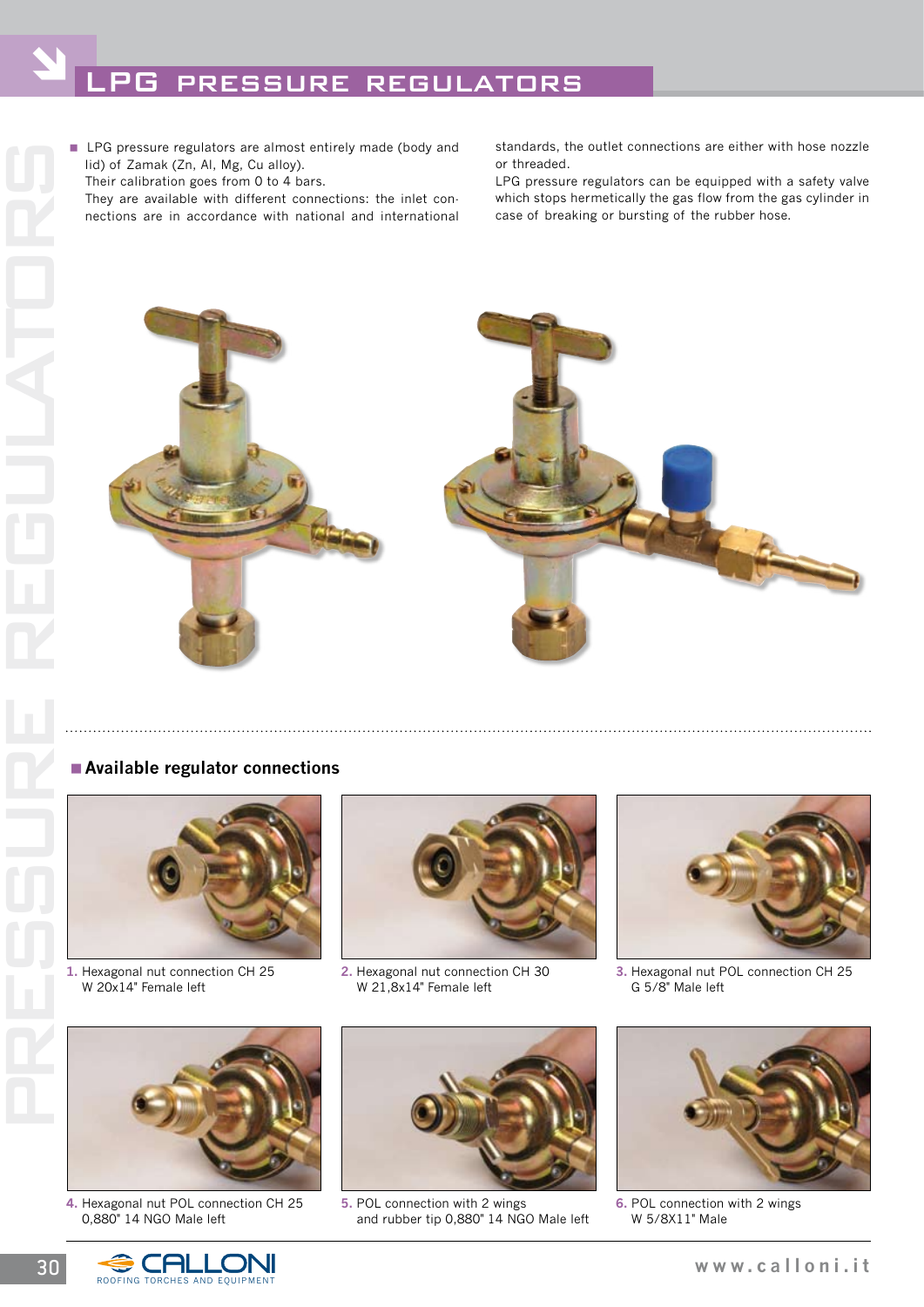## LPG PRESSURE REGULATOR

**Professional LPG high pressure regulator with adjustable calibration code 1030**



**Professional LPG high pressure regulator with adjustable calibration and 0-6 bar gauge code 1030.m**



| <b>SPECIFICATIONS</b> |                           |           |                 |  |
|-----------------------|---------------------------|-----------|-----------------|--|
| Code                  | Flow capacity Calibration |           | <b>Material</b> |  |
| 1030.M                | $12$ kg/h                 | $0.4$ bar | Zamak           |  |

**LPG high pressure regulator - model E code 1030.E**



■ Professional LPG high pressure regulator **with adjustable calibration and safety valve (excess flow valve with manual resetting) code 1030.V**



| <b>SPECIFICATIONS</b> |                           |           |                 |  |
|-----------------------|---------------------------|-----------|-----------------|--|
| Code                  | Flow capacity Calibration |           | <b>Material</b> |  |
| 1030 V                | $12$ kg/h                 | $0.4$ bar | Zamak           |  |

■ Professional LPG high pressure regulator **with adjustable calibration, 0-6 bar gauge and safety valve (excess flow valve with manual resetting) code 1030.vM**



| <b>SPECIFICATIONS</b> |                                  |           |                 |
|-----------------------|----------------------------------|-----------|-----------------|
| Code                  | <b>Flow capacity</b> Calibration |           | <b>Material</b> |
| 1030.VM               | $12$ kg/h                        | $0.4$ bar | Zamak           |

**LPG low pressure regulator IMQ code 1030.BP**



| <b>SPECIFICATIONS</b> |                                  |            |                 |  |
|-----------------------|----------------------------------|------------|-----------------|--|
| Code                  | <b>Flow capacity</b> Calibration |            | <b>Material</b> |  |
| 1030 BP               | $1.1 \text{ kg/h}$               | 20-60 Mbar | Zamak           |  |



Ó